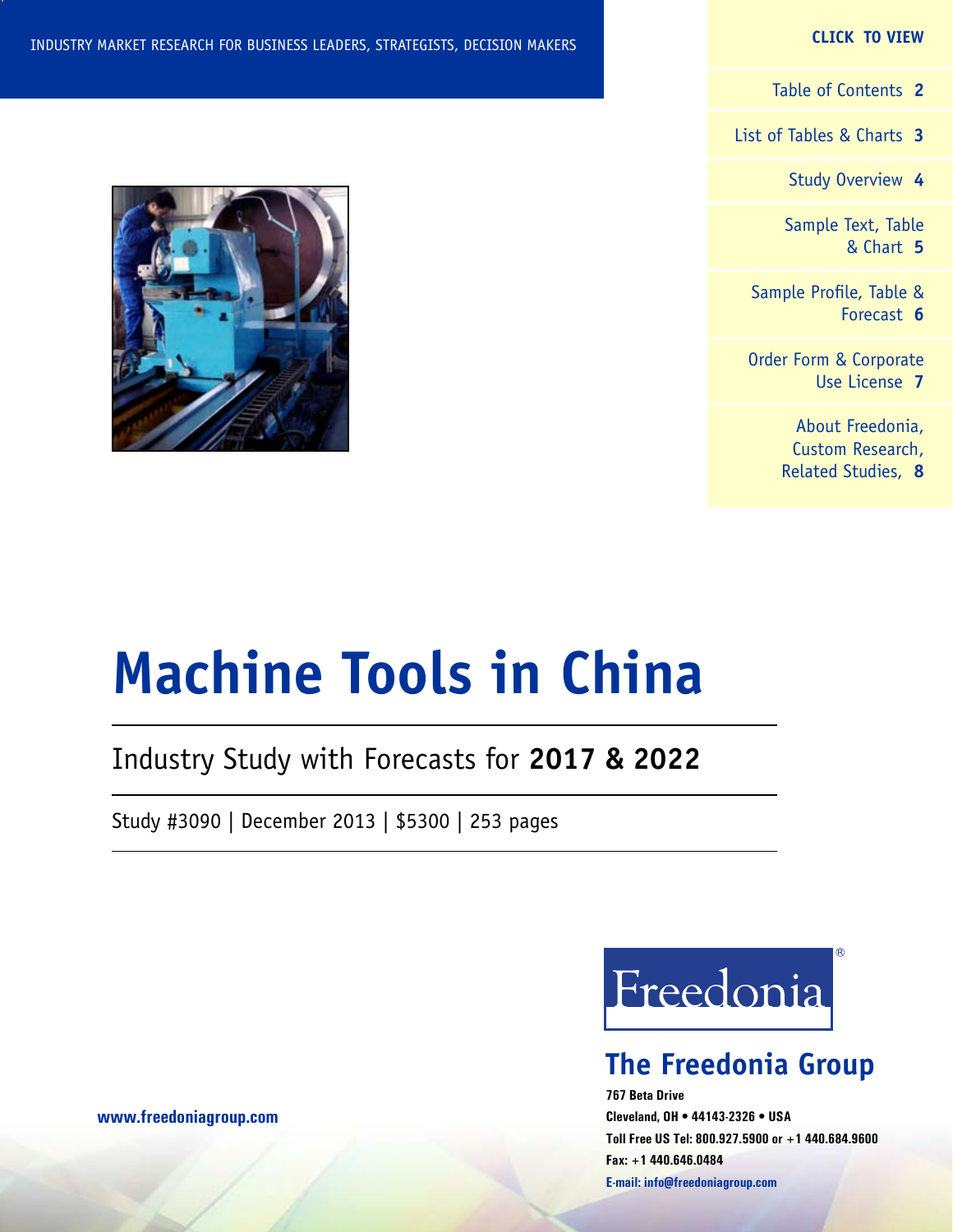<span id="page-1-0"></span>Study #3090 December 2013 \$5300 253 Pages

# **Machine Tools in China**

Industry Study with Forecasts for *2017 & 2022*

# Freedonia

# **Table of Contents**

## Executive Summary

## Market EnvironmenT

| Recent Economic Performance 6           |  |
|-----------------------------------------|--|
|                                         |  |
| Demographic Overview 10                 |  |
| Currency Exchange Rates 13              |  |
| Manufacturing Overview  16              |  |
| Gross Fixed Capital Formation Outlook19 |  |
|                                         |  |
|                                         |  |
| NC & CNC Machine Tools 26               |  |
| Laser, EDM, & Other Advanced Systems 27 |  |
| Legal & Regulatory Environment28        |  |
| The Twelfth Five-Year Plan31            |  |
| Five-Year Plan Overview31               |  |
| Twelfth Five-Year Plan's Provisions 32  |  |
| International Environment34             |  |
|                                         |  |

## **PRODUCTS**

| Metal Cutting Machine Tools 42         |  |
|----------------------------------------|--|
| Lathes, Milling, & Related Machines 45 |  |
|                                        |  |
|                                        |  |
|                                        |  |
|                                        |  |
| Machining Centers & Related Machines55 |  |
|                                        |  |
|                                        |  |
|                                        |  |
|                                        |  |
| Grinding & Related Machines60          |  |
|                                        |  |
| Sharpening Machines  64                |  |
|                                        |  |
|                                        |  |
| Laser, EDM, & Related Machines69       |  |
|                                        |  |
| <b>FDM 73</b>                          |  |
| Other Special Processing Machines74    |  |
| Other Metal Cutting Machines75         |  |
| Gear Cutting Machines 76               |  |
| Shaping & Related Machines 77          |  |
| All Other Metal Cutting Machines79     |  |
| Metal Forming Machine Tools 80         |  |
| Presses & Other Forging Machines 82    |  |
|                                        |  |
|                                        |  |
| Other Forging Machines86               |  |

| Bending, Shearing, & Punching Machines  86 |  |
|--------------------------------------------|--|
|                                            |  |
| Shearing & Punching Machines90             |  |
| Other Metal Forming Machine Tools 92       |  |
| Machine Tool Accessories 94                |  |
|                                            |  |
|                                            |  |
|                                            |  |
|                                            |  |

## **MARKETS**

| Industrial Machinery Gross Fixed        |  |
|-----------------------------------------|--|
| Capital Formation Outlook 102           |  |
| Machine Tool Market  104                |  |
| Transportation Equipment 106            |  |
| <b>Transportation Equipment Gross</b>   |  |
| Fixed Capital Formation Outlook 107     |  |
| Machine Tool Market  110                |  |
| Electrical & Electronics  113           |  |
| Electrical & Electronic Equipment Gross |  |
| Fixed Capital Formation Outlook 114     |  |
| Machine Tool Market  116                |  |
| Primary & Fabricated Metals  118        |  |
| Primary & Fabricated Metals Gross       |  |
| Fixed Capital Formation Outlook 119     |  |
| Machine Tool Market  121                |  |
|                                         |  |

## REGIONAL TRENDS

| Regional Demographic & Economic Trends 127 |  |
|--------------------------------------------|--|
| Population Patterns  128                   |  |
|                                            |  |
| Regional Manufacturing                     |  |
| Value Added Outlook  131                   |  |
| Regional Manufacturing Gross Fixed         |  |
| Capital Formation Outlook 133              |  |
| Regional Machine Tool Demand  134          |  |
|                                            |  |
|                                            |  |
| Machine Tool Demand  140                   |  |
|                                            |  |
|                                            |  |
| Machine Tool Demand  145                   |  |
|                                            |  |
|                                            |  |
| Machine Tool Demand  150                   |  |
|                                            |  |
|                                            |  |
| Machine Tool Demand  155                   |  |
|                                            |  |
|                                            |  |
| Machine Tool Demand  160                   |  |
|                                            |  |

| Machine Tool Demand  164 |  |
|--------------------------|--|

## INDUSTRY STRUCTURE

| Industry Composition  168                       |  |
|-------------------------------------------------|--|
|                                                 |  |
| Product Development & Manufacturing  174        |  |
| Marketing & Distribution  175                   |  |
| Financial Issues & Requirements 177             |  |
| Mergers & Acquisitions 179                      |  |
| Foreign Participation in the Chinese Market 180 |  |
|                                                 |  |

## Company Profiles

| Beijing Jingcheng Machinery Electric  189  |  |
|--------------------------------------------|--|
| China General Technology Group 191         |  |
| Chongqing Machinery & Electric  193        |  |
| Dalian Machine Tool Group  194             |  |
|                                            |  |
| DMG MORI SEIKI Company 199                 |  |
| Guangzhou Machine Tool Works  202          |  |
|                                            |  |
| Hangzhou Machine Tool Group 204            |  |
| Hanland Machine Tool Group 205             |  |
|                                            |  |
| Jiangsu Shinri Heavy Industrial            |  |
| Science & Technology  208                  |  |
| Jiangsu Xuzhou Metalforming Machine  209   |  |
| Jiangsu Yangli Group  210                  |  |
| Jiangsu Yawei Machine Tool 212             |  |
| Jier Machine-Tool Group 214                |  |
| Jinan First Machine Tool  215              |  |
|                                            |  |
|                                            |  |
|                                            |  |
|                                            |  |
| Qinghai Huading Industrial 225             |  |
| Shaanxi Qinchuan Machine Tool 226          |  |
| Shandong Lunan Machine Tool  229           |  |
| Shanghai Electric Group  230               |  |
| Shenyang Machine Tool Group  232           |  |
| Sichuan Changzheng Machine Tool Group  236 |  |
| Suzhou Sanguang Science & Technology  237  |  |
| Tiangong International  238                |  |
| Tianjin BENEFO Machinery & Electric  239   |  |
| Tianshui Spark Machine Tool  241           |  |
| TONTEC Technology Investment Group  242    |  |
|                                            |  |
| Weihai Huadong Automation 245              |  |
| Wuhan Heavy Duty Machine Tool  246         |  |
| Yamazaki Mazak Corporation  247            |  |
| Zhejiang Kaida Machine Tool 249            |  |
| Other Companies Mentioned in Study  250    |  |

## **Page 2 [Order now, click here!](#page-6-0)**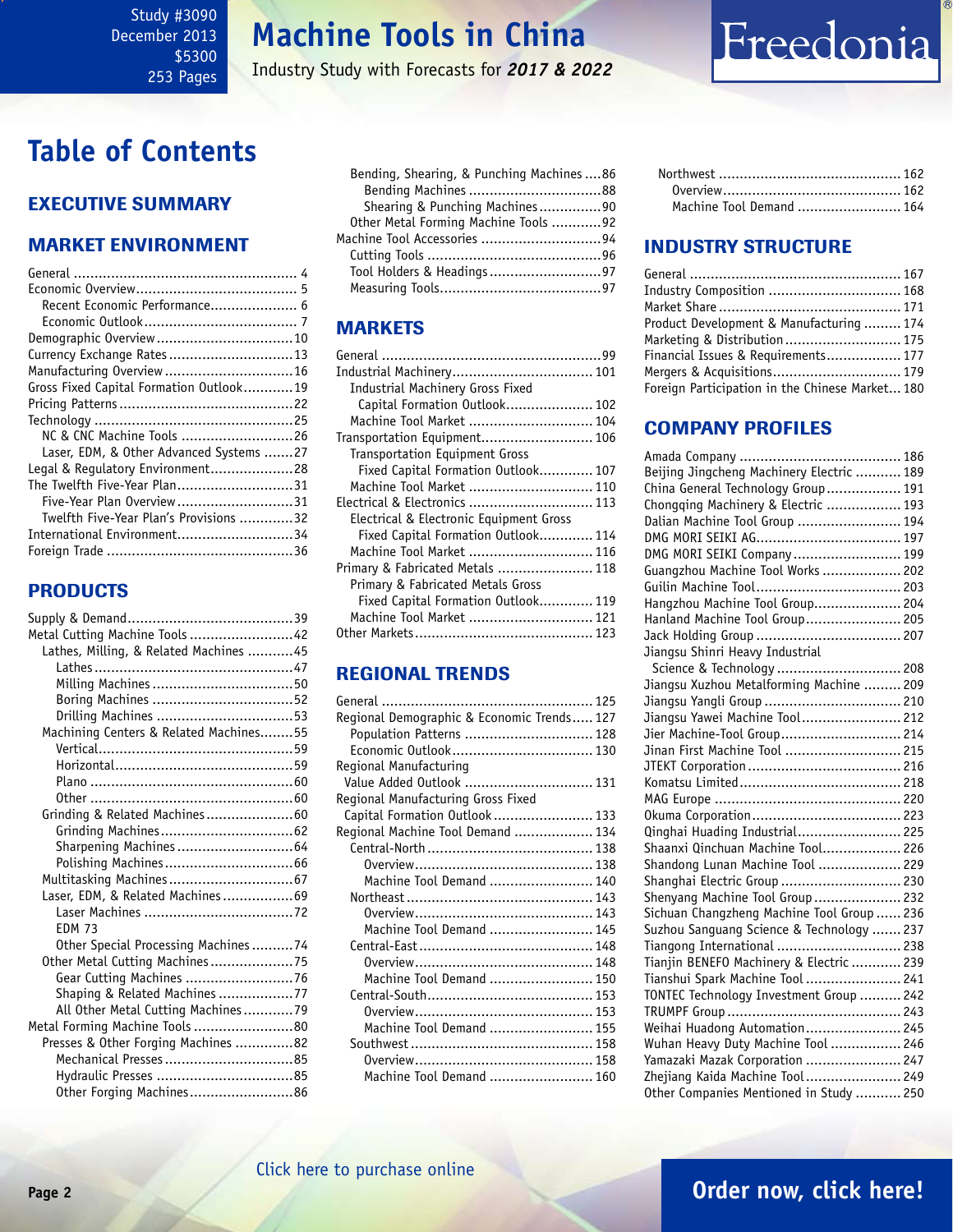# **Machine Tools in China**

Industry Study with Forecasts for *2017 & 2022*

# <span id="page-2-0"></span>**List of Tables**

## Executive Summary

|--|

## Market EnvironmenT

| 1 Gross Domestic Product of China10         |
|---------------------------------------------|
| 2 Population of China 12                    |
| 3 Chinese Currency Exchange                 |
| Rates, 2002-2012 15                         |
| 4 Manufacturing Value Added in China19      |
| 5 Gross Fixed Capital Formation in China 22 |
| 6 Selected Machine Tool Pricing             |
| Patterns in China24                         |
| 7 Chinese Foreign Trade in Machine Tools38  |
|                                             |

## PRODUCTS

| 1 Machine Tool Supply & Demand in China41 |
|-------------------------------------------|
| 2 Metal Cutting Machine Tool              |
| Supply & Demand in China 44               |
| 3 Lathe, Milling, & Related Machine       |
| Supply & Demand in China 47               |
| 4 Lathe Supply & Demand in China 49       |
| 5 Milling Machine Supply                  |
| & Demand in China 52                      |
| 6 Boring Machine Supply                   |
| & Demand in China 53                      |
| 7 Drilling Machine Supply                 |
| & Demand in China 55                      |
| 8 Machining Center & Related Machine      |
| Supply & Demand in China 58               |
| 9 Grinding & Related Machine              |
| Supply & Demand in China 62               |
| 10 Grinding Machine Supply                |
| & Demand in China  64                     |
| 11 Sharpening Machine Supply              |
|                                           |
| 12 Polishing Machine Supply               |
| & Demand in China  67                     |
| 13 Multitasking Machine Supply            |
|                                           |
| 14 Laser, EDM, & Related Machine          |
| Supply & Demand in China 72               |
| 15 Other Metal Cutting Machine            |
| Supply & Demand in China 76               |
| 16 Gear Cutting Machine Supply            |
| & Demand in China 77                      |
| 17 Shaping & Related Machine Supply       |
|                                           |
| 18 All Other Metal Cutting Machine        |
| Supply & Demand in China 79               |

|  | 19 Metal Forming Machine Tool            |  |
|--|------------------------------------------|--|
|  | Supply & Demand in China 82              |  |
|  | 20 Presses & Other Forging Machine       |  |
|  | Supply & Demand in China 84              |  |
|  | 21 Bending, Shearing, & Punching Machine |  |
|  | Supply & Demand in China 88              |  |
|  | 22 Bending Machine Supply                |  |
|  | & Demand in China 90                     |  |
|  | 23 Shearing & Punching Machine           |  |
|  | Supply & Demand in China 92              |  |
|  | 24 Other Metal Forming Machine           |  |
|  | Supply & Demand in China 94              |  |
|  | 25 Machine Tool Accessory Supply         |  |
|  | & Demand in China 96                     |  |
|  |                                          |  |

#### **MARKETS**

| 1 Machine Tool Demand                     |
|-------------------------------------------|
| in China by Market 100                    |
| 2 Industrial Machinery Gross Fixed        |
| Capital Formation in China  104           |
| 3 Industrial Machinery Market             |
| for Machine Tools in China  106           |
| 4 Transportation Equipment Gross          |
| Fixed Capital Formation in China  110     |
| 5 Transportation Equipment Market         |
| for Machine Tools in China  113           |
| 6 Electrical & Electronic Product Gross   |
| Fixed Capital Formation in China  116     |
| 7 Electrical & Electronic Product Market  |
| for Machine Tools in China  118           |
| 8 Primary & Fabricated Metals Gross Fixed |
| Capital Formation in China  121           |
| 9 Primary & Fabricated Metals Market      |
| for Machine Tools in China  123           |
| 10 Other Markets for Machine              |
| Tools in China  124                       |
|                                           |

## REGIONAL TRENDS

| 1 Population of China by Region  129 |
|--------------------------------------|
| 2 Gross Domestic Product             |
|                                      |
| 3 Manufacturing Value Added          |
| in China by Region 132               |
| 4 Manufacturing Gross Fixed Capital  |
| Formation in China by Region  134    |
| 5 Machine Tool Demand                |
| in China by Region 137               |
| 6 Central-North Region of China:     |
| Machine Tool Demand 143              |
| 7 Northeast Region of China:         |
| Machine Tool Demand 148              |
|                                      |

| 8 Central-East Region of China:  |  |
|----------------------------------|--|
| Machine Tool Demand 153          |  |
| 9 Central-South Region of China: |  |
| Machine Tool Demand 158          |  |
| 10 Southwest Region of China:    |  |
| Machine Tool Demand 162          |  |
| 11 Northwest Region of China:    |  |
| Machine Tool Demand 166          |  |
|                                  |  |

Freedonia

## INDUSTRY STRUCTURE

| 1 Selected Machine Tool Sales in      |  |
|---------------------------------------|--|
| China by Company, 2012 170            |  |
| 2 Selected Cooperative Agreements 182 |  |

# **List of Charts**

### Market EnvironmenT

|  |  | 1 Population of China by Age, 2002-202213 |
|--|--|-------------------------------------------|
|  |  |                                           |

- 2 Chinese Currency Exchange
	- Rates, 2002-2012 .............................16

## **PRODUCTS**

| 1 Machine Tool Demand in China |  |
|--------------------------------|--|
|                                |  |

#### MARKETS

| 1 Machine Tool Demand in China |  |
|--------------------------------|--|
| by Market, 2012  101           |  |

### REGIONAL TRENDS

| 1 Machine Tool Demand in China      |  |
|-------------------------------------|--|
| by Region, 2012  138                |  |
| 2 Central-North Region of China 140 |  |
| 3 Northeast Region of China  145    |  |
| 4 Central-East Region of China 150  |  |
| 5 Central-South Region of China 155 |  |
| 6 Southwest Region of China  160    |  |
| 7 Northwest Region of China  164    |  |
|                                     |  |
| <b>INDUSTRY STRUCTURE</b>           |  |

1 Machine Tool Market Share in China by Company, 2012 .................. 171

## **Page 3 [Order now, click here!](#page-6-0)**

### [Click here to purchase online](http://www.freedoniagroup.com/DocumentDetails.aspx?Referrerid=FM-Bro&StudyID=3090)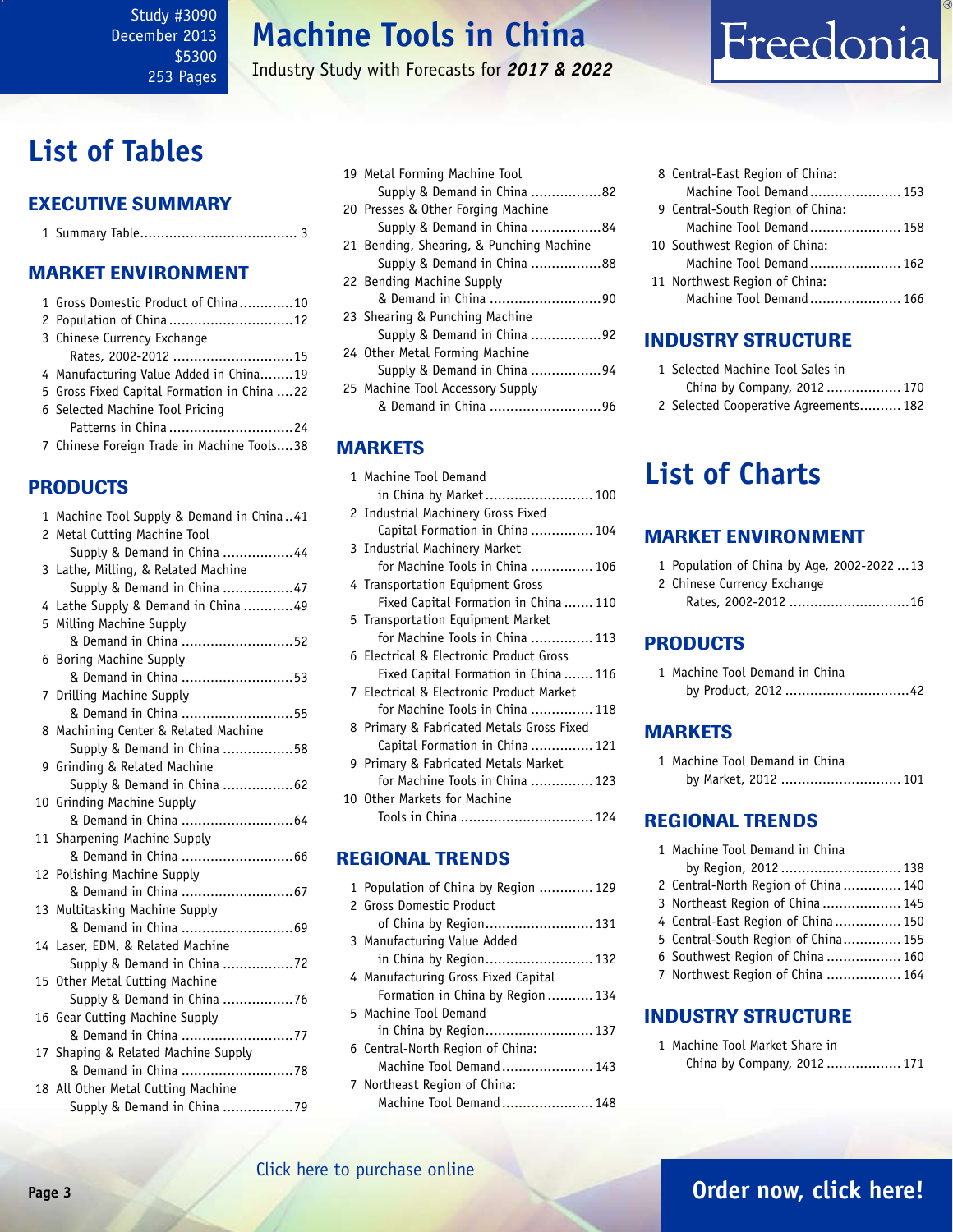<span id="page-3-0"></span>Study #3090 December 2013 \$5300 253 Pages

# **Machine Tools in China**

Industry Study with Forecasts for *2017 & 2022*

# Freedonia

*Machine tools demand in China will be spurred by strong growth in the industrial machinery and transportation equipment industries, as well as in the electrical and electronics market.*

## **Demand to increase 9.2% per annum through 2017**

Demand for machine tools in China is projected to increase 9.2 percent per year to 600 billion yuan in 2017. Gains will be stimulated by healthy growth in manufacturing production, especially in the industrial machinery and transportation equipment industries. In addition, a continuing shift in the product mix toward higher-value product types such as machining centers, CNC machine tools, and multitasking machine tools will help drive market gains in value terms. Moreover, increasing regulations regarding energy conservation will lead to growth in demand for energy-efficient machine tools.

## **Shipments to slightly outpace demand**

Machine tool shipments in China are projected to slightly outpace demand through 2017, benefiting from sizable expansions in the domestic market plus rising demand for Chinese machine tools in a number of export markets as the quality of Chinese machine tools continues to improve. Exports of machine tools will rise at a strong annual rate through 2017, driven by improved product quality, especially in small CNC machine tools, while prices remain competitive.

China will continue to see its trade deficit in machine tools expand for the foreseeable future. As imports increase through 2017, foreign suppliers will continue to benefit from growing demand for the precise and sophisticated machine tools needed to manufacture advanced machines.



## **Metal cutting machine tools to remain largest segment**

Metal cutting machine tools will continue to be the largest product segment in 2017, benefiting from a relatively wider range of applications in durable goods production and a comparatively greater variety of metal cutting product types. Growing demand for highly advanced and comprehensive metal cutting machines -- especially for machining centers and multitasking machines -- will also further boost product sales. Growth in demand for metal forming equipment is forecast to slightly outpace that of metal cutting machine tools through 2017, benefiting from strong growth anticipated in the motor vehicle, shipbuilding, aerospace, and power transmission and distribution industries.

# **Advances in key markets to track average industry pace**

The industrial machinery and transportation equipment markets have the largest impact on overall machine tool sales, as they accounted for well over half of all demand in 2012. Gains in these two markets are forecast to be near the market average through 2017. Sustained plans to expand durable goods production, facility renovations, and new product innovation in all markets will continue to stimulate growth. Machine tool demand in the electrical and electronics market is also expected to expand near the average rate through 2017, benefiting from strong increases in fixed investment in the home appliance and power generating equipment industries. Copyright 2013 The Freedonia Group, Inc.

## **Page 4 [Order now, click here!](#page-6-0)**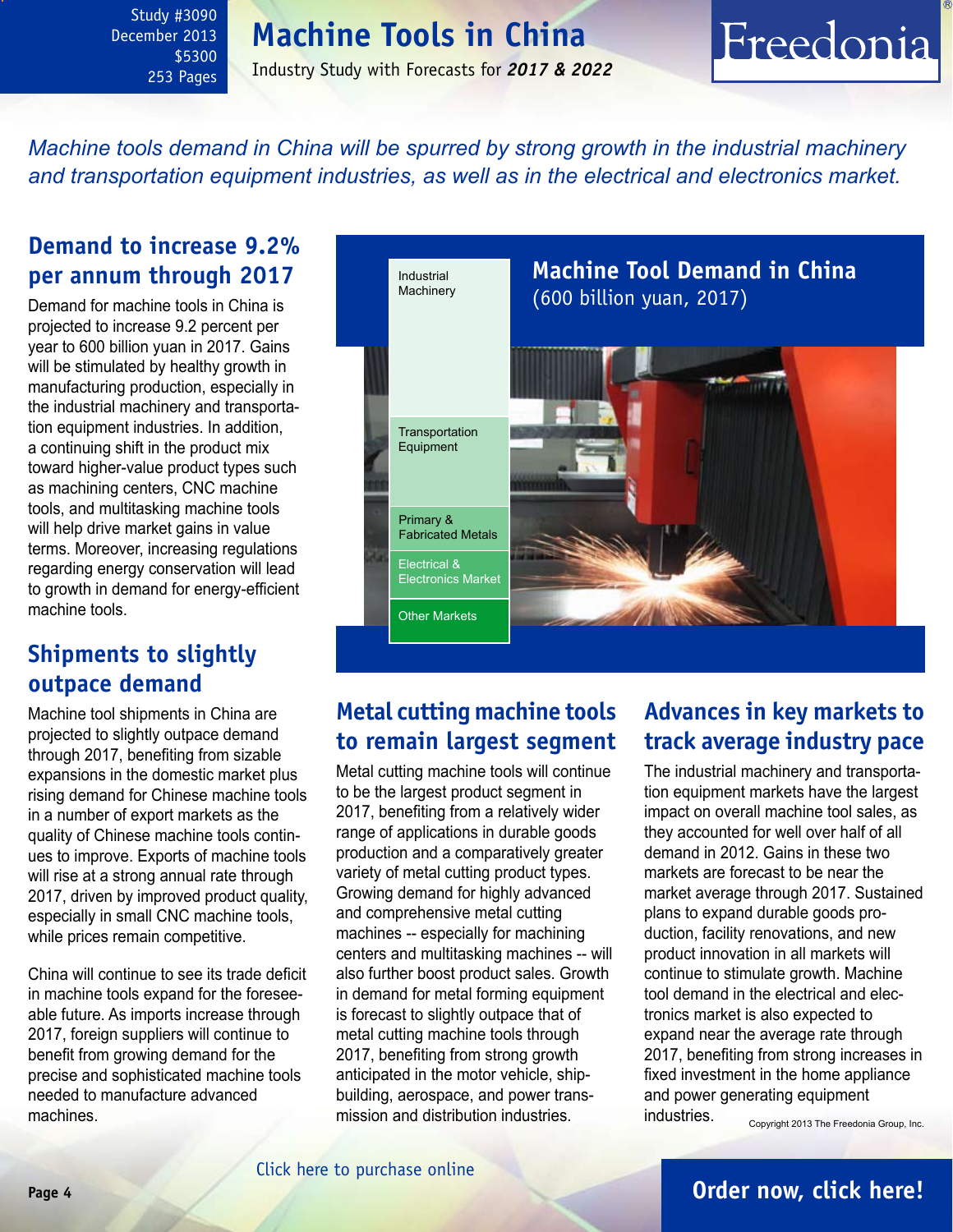# **Machine Tools in China**

Industry Study with Forecasts for *2017 & 2022*

l

# **Sample Text, Table & Chart**

<span id="page-4-0"></span>Study #3090 December 2013

> \$5300 253 Pages

## **MACHINE TOOL SUPPLY & DEMAND IN CHINA**

Freedonia

**(million yuan)**

**TABLE III-1**

#### **products**

**Mechanical Presses** -- Demand for mechanical pres China is expected to grow <sup>1</sup> percent and <sup>3</sup>61 billion in 2018. Mechanical presses make  $\mu$  the presses and presses and presses and presses and presses and presses and presses and presses and presses and presses and presses and presses and presses and presses and presses and presses other forging machine segreent  $\mathbf{SAMPI}$  **F** demand in 2012. Mechanical presses are driven by mechanical presses are driven by mechanical power of the mechanical power mechanical power are defined by mechanical power and power mechanical power mechanical power mechan from a flywheel, crank, or **clutch and exert pressure to form or shape pressure to form or shape or shape or shape or shape or shape or shape or shape or shape or shape or shape or shape or shape or shape or shape or shap** metal workpieces. Although the state and product low-end product low-end product low-end product low-end product lowmechanical presses will continue to be determined by the largest product type of product type of product type of presses will continue to be determined by the largest product type of product type of product type of product and other forging machines, accounting for 76 percent of der **sample TEXT** 

2017, due to their efficiency and ease of repair. Unlike other machine tools, the market for mechanical presses is dominated by non-CNC types because mechanical presses as a product type are not especially advanced in technological terms; thus, non-CNC models generally are able to meet end-product requirements. However, going forward, non-CNC mechanical presses will face growing competition from CNC models and will lose market share.

Various types of mechanical presses For example, hot die presses produ suitable for large batch processing extrusion presses, on the other hand small table and are often used for p toothpaste tubes and bullet cases.

**Hydraulic Presses -- Dem** to grow 10.5 percent annually to  $\frac{1}{2}$ be driven by increases in both man of a wide range of Chinese machines. restrained to some degree by the li mestically produced hydraulic pres Hydraulic presses use a hydraulic and utilize liquid pressure to form





Item 2002 2007 2012 2017 2022 Manufacturing GFCF (bil  $\angle$ )  $\frac{1}{2}$  machine tools/000¥ GFCF Machine Tool Demand Metal Cutting<br>Metal Forming Metal Forming<br>Machine Tool Accessories<br>**SAMPLE** Machine Tool Accessories - imports  $+$  exports Machine Tool Shipments **table**

## **Page 5 [Order now, click here!](#page-6-0)**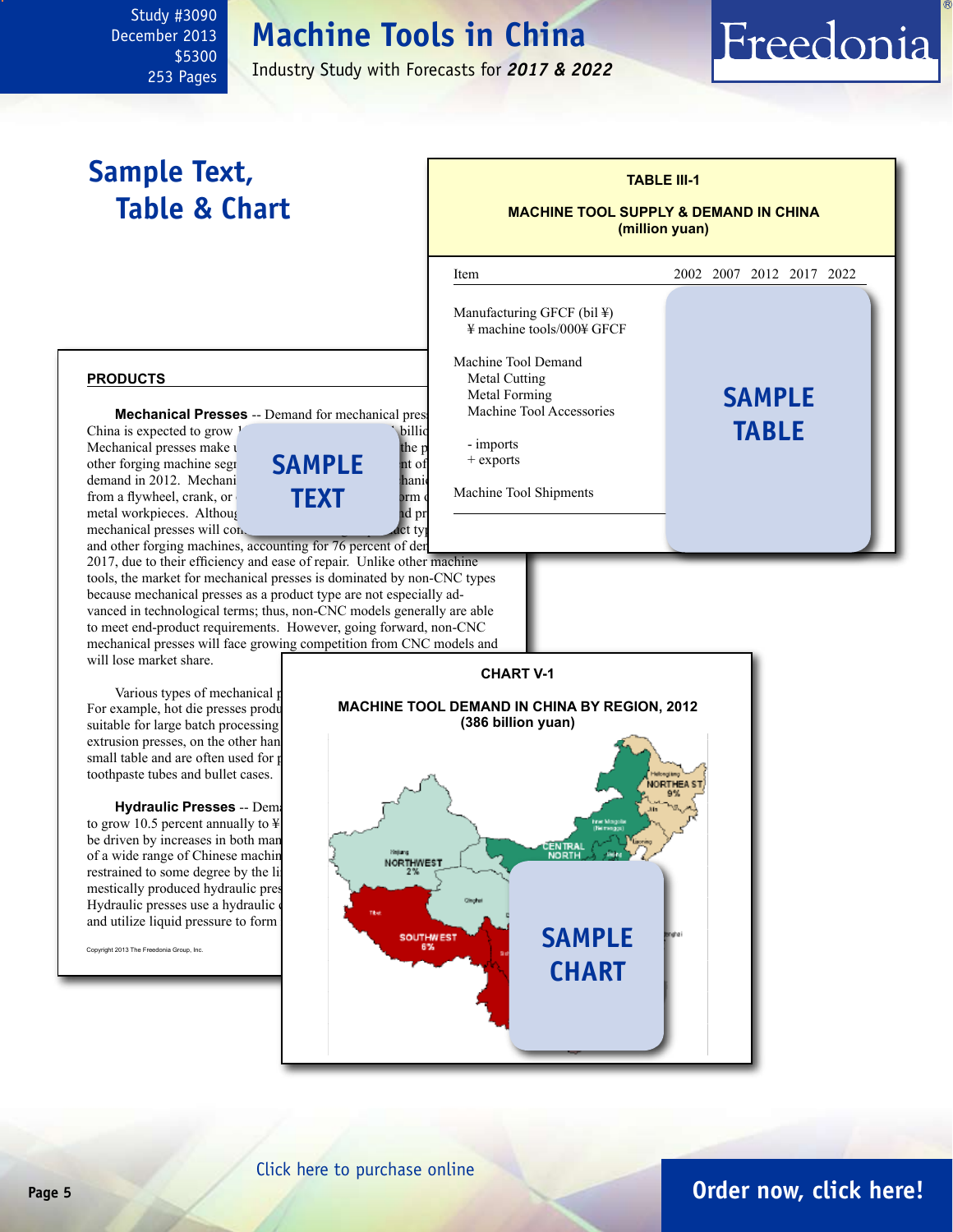#### <span id="page-5-0"></span>Study #3090 December 2013 \$5300 253 Pages

# **Machine Tools in China**

Industry Study with Forecasts for *2017 & 2022*

# Freedonia

#### **Dalian Machine Tool Group Corporation** 100 Liaohe East Road DD Port, Developing Zone Dalian, Liaoning 116620 China 86-411-8754-9 http://www.dn Annual Sales:<br>Employment: **PROFILE** company, 4/13) Employment: **PROFILE**  $Key Products:$ machines, and  $\sqrt{ }$ Dalian Machine Tool Group (DMTG) is a producer of machine **COMPANY PROFILES TABLE IV-7 ELECTRICAL & ELECTRONIC PRODUCT MARKET FOR MACHINE TOOLS IN CHINA (million yuan)** Item 2002 2007 2012 2017 2022 Electrical & Electronic GFCF (bil  $\yen$ )  $\frac{1}{2}$  machine tools/000¥ GFCF Electrical/Electronic Machine Tools Electronic Products: Computers/Communication Equip Office Products/Measuring Equip Electrical Equipment & Appliances: PTD & Power Control Equipment Generators Other 150 1650 5150 8900 14400  $%$  electrical  $&$  electronic Total Machine Tool Demand **Sample Profile, Table & Forecast sample sample table STUDY COVERAGE** This Freedonia study, *Machine*

tools, automotive power assembly, and power transmission components, and has operations in manufacturing, microelectronics, and foreign trade. The Company is 65 percent owned by Dalian Golden Technological Development Company Limited (China), a privately held company; 20 percent owned by Dalian Industrial Development Company (China), a state-owned investment firm; and 15 percent owned by Dalian Huaxin Trust Company Limited.

With ¥12 billion in related sales and a 3.1 percent share, Dalian Machine Tool Group was the second largest supplier to the machine tool market in China in 2012. The Company produces machine tools such as turning centers, lathes, machining centers, and milling machines. Turning centers include the VT-MH series of vertical turning centers that can auto-matically complete the cutting of outer surfaces, among other functions. DMTG's lathes include CDL and CW series gap bed, CKE series computer numerical control (CNC) flat bed, CDS series high speed, CD series horizontal, and CL and DL series CNC

194 Copyright 2013 The Freedonia Group, Inc.

*Tools in China*, offers historical data (2002, 2007, 2012) as well as forecasts for 2017 and 2022 for demand by product, market and region of China. This study also assesses key market environment factors, details industry structure, evaluates company market share and profiles 38 competitors in the Chinese machine tools industry.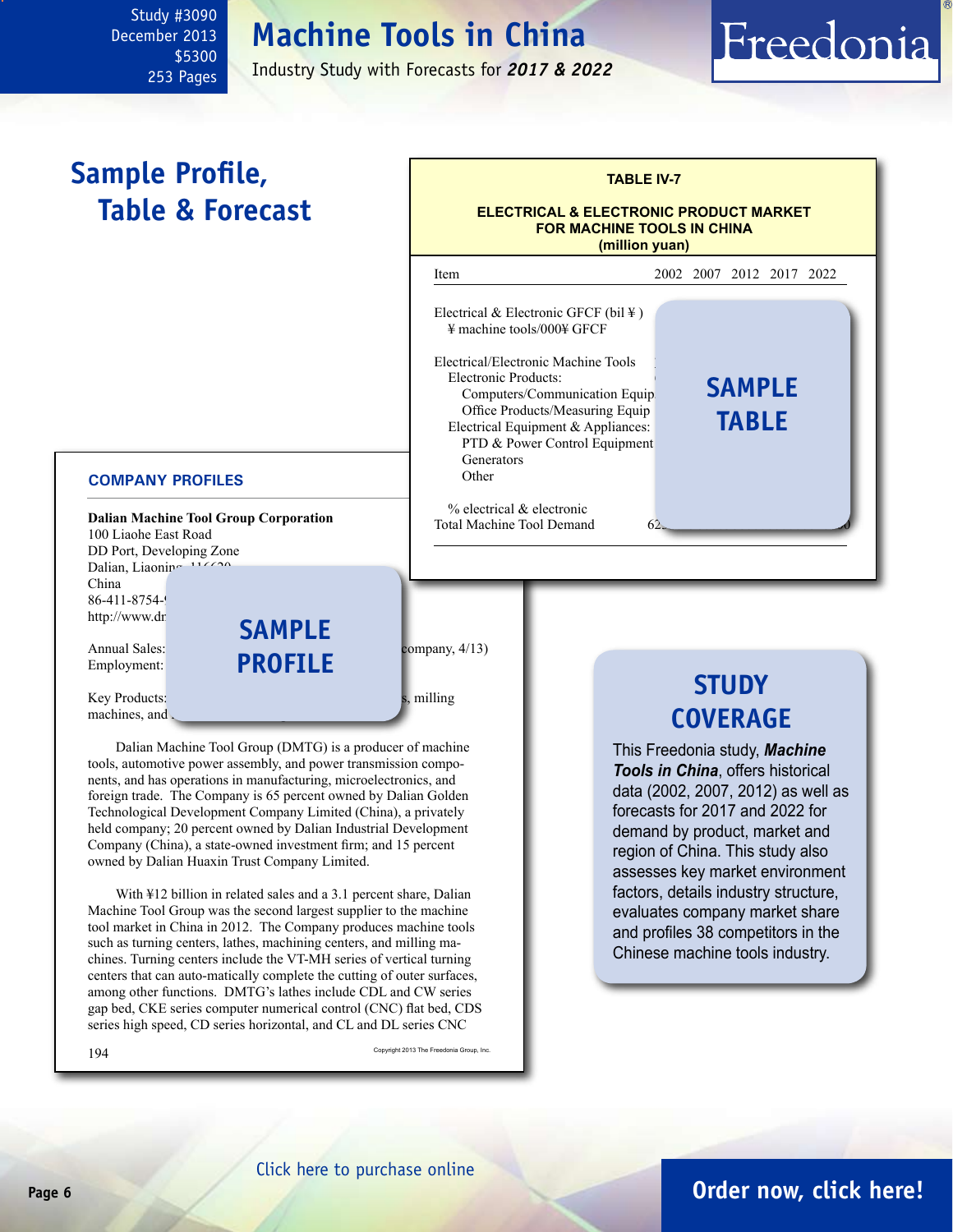## <span id="page-6-0"></span>**ORDER INFORMATION**

**Five Convenient Ways to Order**

INDUSTRY MARKET RESEARCH FOR BUSINESS LEADERS, STRATEGISTS, DECISION MAKERS

# Freedonia

**ONLINE: [www.freedoniagroup.com](http://www.freedoniagroup.com/DocumentDetails.aspx?Referrerid=FM-Bro&StudyID=xxxx)**

**MAIL: Print out and complete the order form and send to The Freedonia Group (see address at the bottom of this form)**

**PHONE: Call toll free, 800.927.5900 (US) or +1 440.684.9600**

**FAX: +1 440.646.0484 (US)**

**EMAIL: [info@freedoniagroup.com](mailto:info@freedoniagroup.com)**

#### **Free Handling & Shipping**

**There is NO charge for handling or UPS shipping in the US. Expect delivery in 3 to 5 business days. Outside the US, Freedonia provides free airmail service. Express delivery is available at cost.**

#### **Orders Outside of the US**

**Checks must be made payable in US funds, drawn against a US bank and mailed directly to The Freedonia Group. For wire transfers please contact our customer service department at info@ freedoniagroup.com. Credit cards accepted.**

#### **Credit Card Orders**

**For convenience, Freedonia accepts American Express, MasterCard or Visa. Credit card purchases must include account number, expiration date and authorized signature.**

#### **Save 15%**

**If you order three (3) different titles at the same time, you can receive a 15% discount. If your order is accompanied by a check or wire transfer, you may take a 5% cash discount (discounts do not apply to Corporate Use Licenses).**

#### **Corporate Use License**

**Now every decision maker in your organization can act on the key intelligence found in all Freedonia studies. For an additional \$2600, companies receive unlimited use of an electronic version (PDF) of the study. Place it on your intranet, e-mail it to coworkers around the world, or print it as many times as you like,** 

[Click here to learn more about](http://www.freedoniagroup.com/pdf/FreedoniaCULBro.pdf)  [the Corporate Use License](http://www.freedoniagroup.com/pdf/FreedoniaCULBro.pdf)

| <b>ORDER FORM</b><br>F-WEB.3090                                          |                                                                                                                                                                                                                                      |
|--------------------------------------------------------------------------|--------------------------------------------------------------------------------------------------------------------------------------------------------------------------------------------------------------------------------------|
|                                                                          |                                                                                                                                                                                                                                      |
|                                                                          |                                                                                                                                                                                                                                      |
|                                                                          |                                                                                                                                                                                                                                      |
| $+$ \$2600<br>Corporate Use License (add to study price) *               | Company <u>the company of the company of the company of the company of the company of the company of the company of the company of the company of the company of the company of the company of the company of the company of the</u> |
| Additional Print Copies @ \$600 each *                                   |                                                                                                                                                                                                                                      |
| Total (including selected option) \$____________                         | Division <b>Division Division Contract Contract Contract Contract Contract Contract Contract Contract Contract Contract Contract Contract Contract Contract Contract Contract Contract Contract Contract Contract Contract C</b>     |
|                                                                          |                                                                                                                                                                                                                                      |
| □ Enclosed is my check (5% discount) drawn on a US bank and payable to   |                                                                                                                                                                                                                                      |
| The Freedonia Group, Inc., in US funds (Ohio residents add 8% sales tax) | Street (No PO Box please)                                                                                                                                                                                                            |
| □ Bill my company □ American Express □ MasterCard □ Visa                 | City/State/Zip                                                                                                                                                                                                                       |
| MМ<br>YY                                                                 |                                                                                                                                                                                                                                      |
|                                                                          |                                                                                                                                                                                                                                      |
|                                                                          |                                                                                                                                                                                                                                      |
| Credit Card #<br><b>Expiration Date</b>                                  |                                                                                                                                                                                                                                      |
|                                                                          |                                                                                                                                                                                                                                      |
|                                                                          |                                                                                                                                                                                                                                      |
|                                                                          |                                                                                                                                                                                                                                      |
|                                                                          |                                                                                                                                                                                                                                      |

**\* Please check appropriate option and sign below to order an electronic version of the study.**

#### **Corporate Use License Agreement**

**The above captioned study may be stored on the company's intranet or shared directory, available to company employees. Copies of the study may be made, but the undersigned represents that distribution of the study will be limited to employees of the company.**

#### **Individual Use License Agreement**

**The undersigned hereby represents that the above captioned study will be used by only \_\_\_ individual(s) who are employees of the company and that the study will not be loaded on a network for multiple users. In the event that usage of the study changes, the Company will promptly notify Freedonia of such change and will pay to Freedonia the appropriate fee based on Freedonia's standard fee schedule then in effect. Note: Entire company corporate use license, add \$2600; one additional user, add \$600; two additional users, add \$1200; three additional users, add \$1800.**

**Signature Signature**

**The Freedonia Group, Inc. 767 Beta Drive • Cleveland, OH • 44143-2326 • USA • [Web site: www.freedoniagroup.com](http://www.freedoniagroup.com/Home.aspx?ReferrerId=FM-Bro) Tel US: 800.927.5900 or +1 440.684.9600 • Fax: +1 440.646.0484 • [e-mail: info@freedoniagroup.com](mailto:info@freedoniagroup.com)**